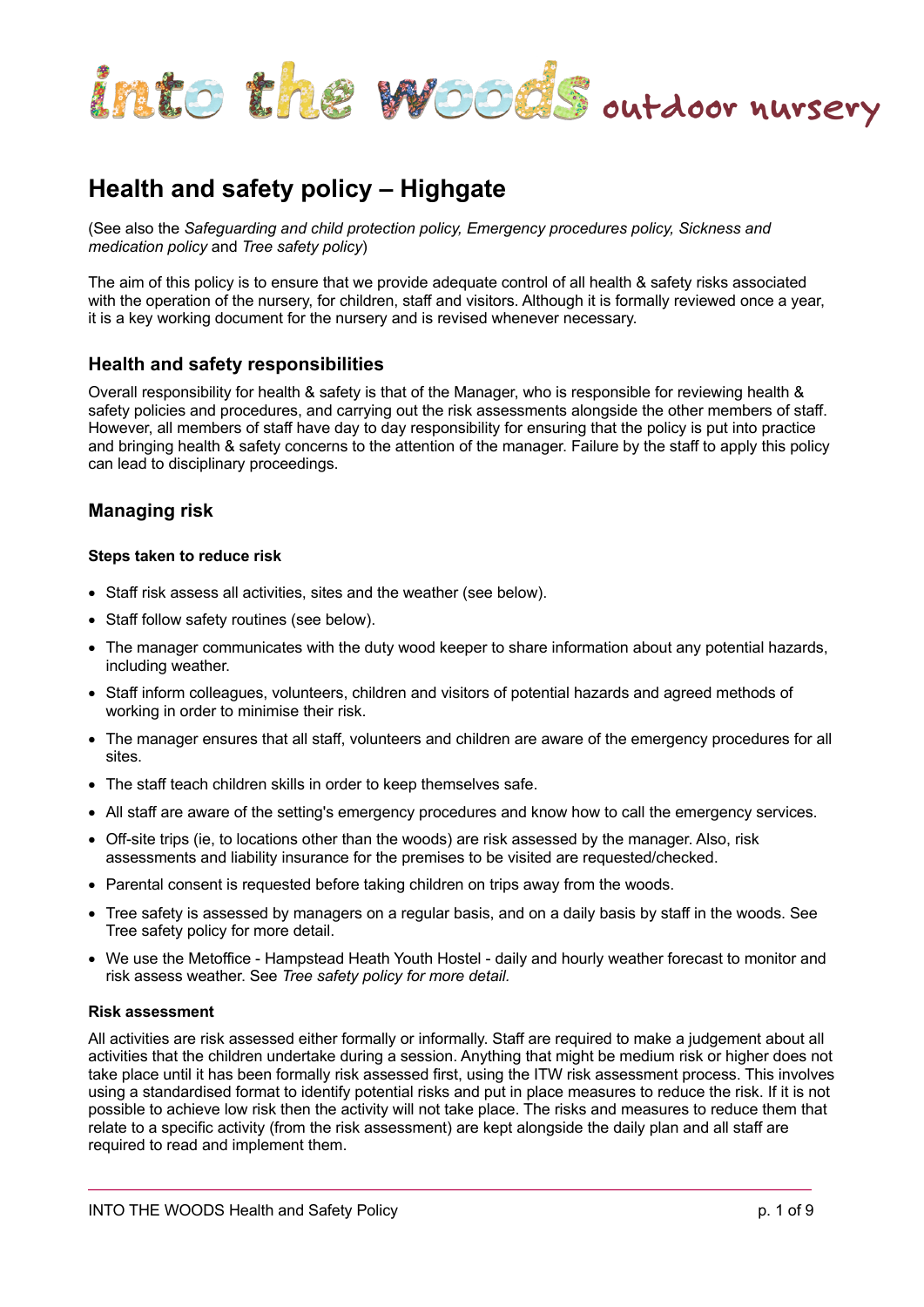### **Awareness**

- Our induction training for staff and volunteers includes ensuring all staff have read and understood the health and safety policy, and understand their shared responsibility and accountability for health and safety. The induction training covers matters of staff well being, including safe lifting.
- Health and safety procedures are reviewed at all staff meetings.
- Children are encouraged to take responsibility for their own health and safety through discussions, safety routines, and talking about possible risks of activities they plan. See *Children learning* section below.
- Reviewing safety practices is on the agenda for all staff meetings, to ensure our practice continues to develop.

# **Safety routines and practices**

This section details the agreed safety practices that all staff must carry out in every session.

### **General safety practices**

- Overall staff ratios maximum of 4 children per adult.
- Maximum of 24 children in each session.
- Group sizes under normal circumstances one adult with a maximum of 4 children, although in special circumstances an adult may need to supervise more children to ensure the safety of the group (see handovers below, and *emergency procedures policy*).
- Groups stay together except in exceptional circumstances.
- All children and adults wear colour-coded high-visibility vests. All the children and adults in a group wear the same colour.
- Group leaders have primary responsibility for the children in their group, unless they have officially handed them over to another staff member (see below).
- Group leaders must be completely certain about who is in their group and where they are at all times, including (but not restricted to) when they have been handed over to another staff member, are eating lunch, waiting to be picked up or start the session.
- The Safety Lead checks their children have been signed out at the end of the day.
- All practitioners are aware of the deployment of the other practitioners at all times during all sessions, so that if one practitioner is leading an activity, the other will take an overview of the camp or children on the walk.
- The children are supervised at all times.

### **Safety lead practitioners**

One practitioner is the **first safety lead** for each day. There is also a **second safety lead** who assumes the role when the children split into the walking group and camp group – one safety lead with each group.

Safety leads are responsible for:

- Knowing how many children are in the nursery/group at all times.
- Ensuring that the register is with the appropriate person.
- Making sure the other staff are aware of the numbers.
- Telling all staff at the start of each day who the high risk children are (children most likely to wander/run off and go missing).
- Reminding staff about safety practices and monitoring their practice.

### **Safety in camp**

• We risk assess the site by carrying out safety sweeps before each session.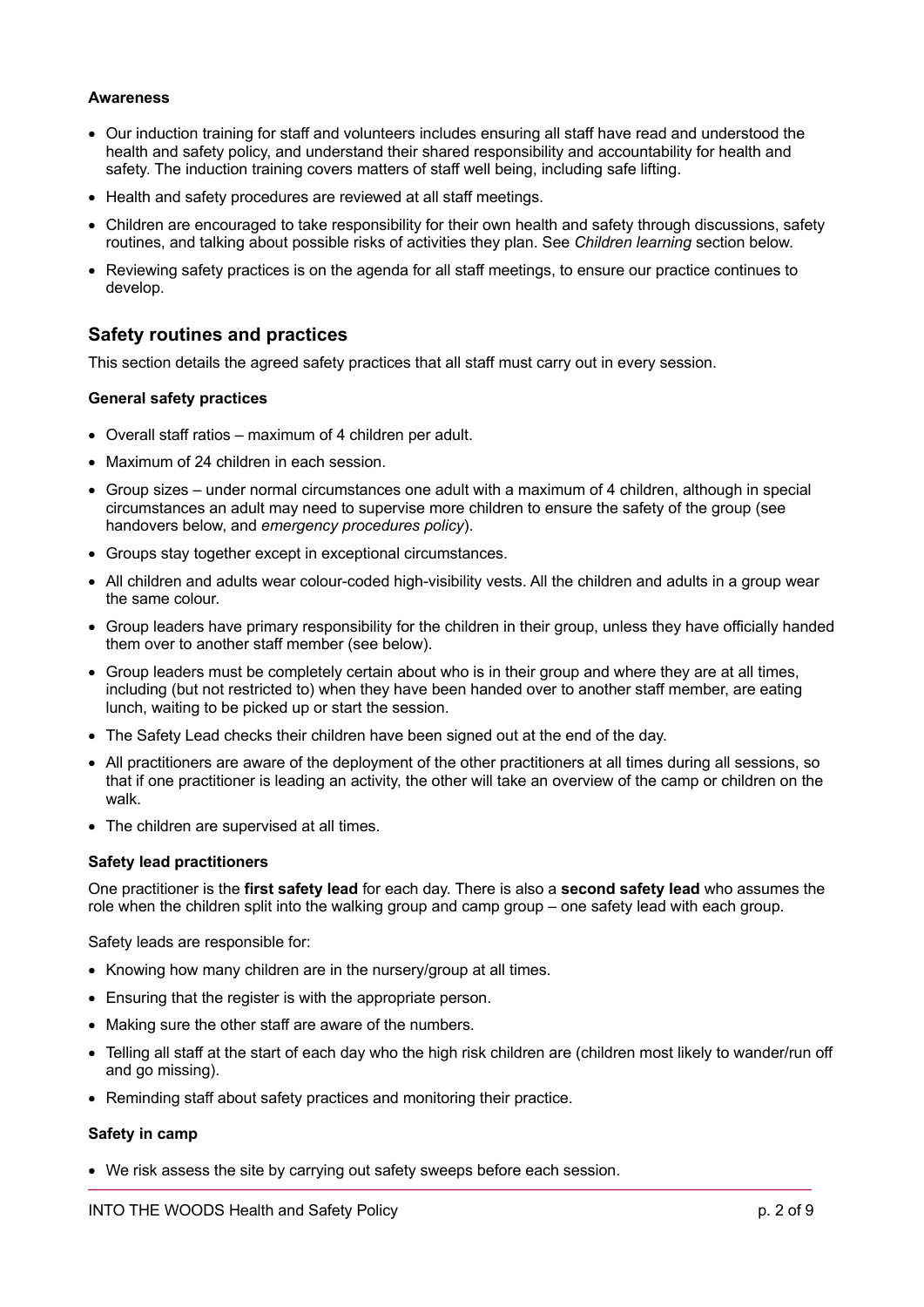- Staff setting up the camp mark the boundary with cones, no more than a metre apart. Children are taught not to cross the boundary.
- Staff ensure that there are no major blind spots in the camp where children might be difficult to see.
- Group leaders count all the children in their group (including those sleeping or reading in tents) every 2 minutes while in camp.
- Children are not allowed outside the boundary unless with a teacher.
- Group leaders should not take some of the group outside the boundary leaving the rest inside the boundary, even for a short period, unless they officially hand-over the remaining children.
- Children who are sleeping are checked every 10 minutes.

### **Safety on walks**

- There will be an adult at the front and back of the group at all times.
- Group leaders do a head count on leaving and returning to/from a walk.
- Group leaders count all the children in their group every 2 minutes.
- Children are not normally allowed to stay in camp if their group goes for a walk. If there is no alternative, then an official handover must take place.
- Once on a walk, all children stay within 10 metres of the group leader at all times.
- Group leaders must be able to see all their children all of the time. They think about where to position themselves so that this is always the case. For example, the children should not be following behind their group leader.
- The children are trained to stop when called. If they do not stop, wait and come back when called, they will be asked to stay very close to an adult (ie holding hands) until they can be trusted to do this.
- When crossing roads all children hold on to a 'hoop train' (rubber hoops linked together by short lengths of rope) or an adults hand if all hoops are in use. A member of staff is at the front and back of the train, and if possible a third in the middle.
- When crossing Muswell Hill Road, the pedestrian crossing is always used.
- When the walking group stops to stay and play in any one place (ie, they decide to stop and play for a while rather than continuing the walk, taking bags off), blue cones are used to cone off any obvious exits (all around if need be) to the location, to stop children wandering off.

### **Safety at pick-up and drop-off**

- The safety lead signs in children using the registers mobile phone app, as whoever is dropping off leaves.
- The safety lead signs out children just before the leave with their parent at the end of the session.
- Parents tell the safety lead (who notes it on the register) if a person other than themselves is picking their child up. A code word is given to the person picking up. Without this, they are not allowed to pick up the child.
- When a child arrives, they are signed in, put on their hi-vis vest and enter camp straight away.
- There is a member of staff on the gate of the walkway signing children in and stopping children leaving, and keeping count of the number of children in the walkway at any one time. They do an official head count every 2 minutes. There is another member of staff in the walkway playing with and supervising the children. The ratio is never more than 6 children to 1 adult.

### **Lunchtimes**

- During the Summer season (Summer 1 and 2 and Autumn 1 terms) all full-day children stay in camp for the whole of lunchtime. They are not allowed to go anywhere else at lunchtime.
- During the Winter season (Autumn 2 and Spring 1 and 2 terms) all full-day children are taken to the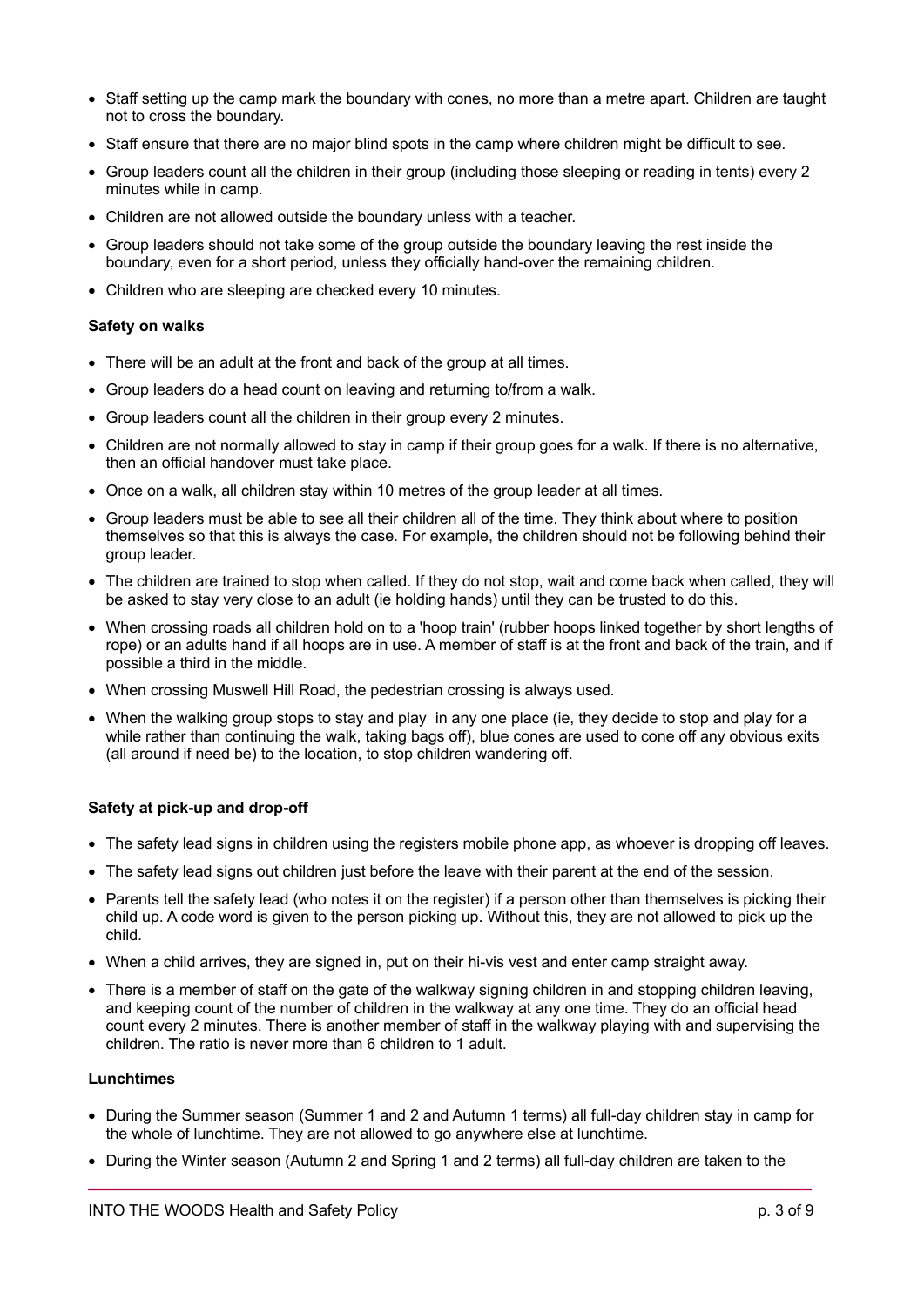Pavilion Cafe in Highgate Wood for lunch. They are not allowed to go anywhere else at lunchtime and stay seated at the table until lunchtime is over.

- At Kenwood all full day children stay in camp for the whole of lunchtime, all year round. They are not allowed to go anywhere else at lunchtime.
- Staff formally hand over children from their group if they are leaving to go on a break.
- Supervising staff head-count every 2 minutes.

### **High-risk times**

During certain activities or times of the day there is an increased risk of a child going missing. On an ongoing basis, during each session, safety leads decide when there is an increased risk and designate one practitioner to continually count all the children.

This continual counting practice is employed as and when needed, but also, is **always** used at the following times:

- Lunchtime during the Summer season, when children are coming and going, collecting packed lunches, washing hands etc.
- Pack-up time at the end of the day after afternoon snack time.

### **Hand-overs**

When a member of staff is fully occupied by a number of the children in their group, and for whatever reason cannot supervise all the children they have responsibility for, they officially hand over responsibility for the other children to another member of staff. This is a verbal exchange in which the receiving member of staff repeats back the names of the children they are taking responsibility for.

Staff hand over children when they begin **any** activity that will prevent them from counting their children in accordance with this policy.

### **Children learning about safety**

- Children are taught the emergency procedure twice during the first week of every half term.
- Children are taught about the importance of safety in the woods. They are taught and practise safety rules, for example:
	- not crossing the camp boundary,
	- stopping and returning when called,
	- knowing their colour and group leader,
	- staying with their group.
- Children and adults are taught about specific dangers and the safest way to deal with them, including:
	- poisonous plants, berries and fungi;
	- spiky, stinging plants, insects, processionary moths;
	- dogs;
	- strangers;
	- checking dens are safe and secure before going in or climbing on.

### **Staff safety**

- Staff do not work not on their own in the woods.
- Staff are given regular supervision meetings in which they can raise concerns about their own safety.
- Staff are reminded of safe manual handling techniques (eg, lifting).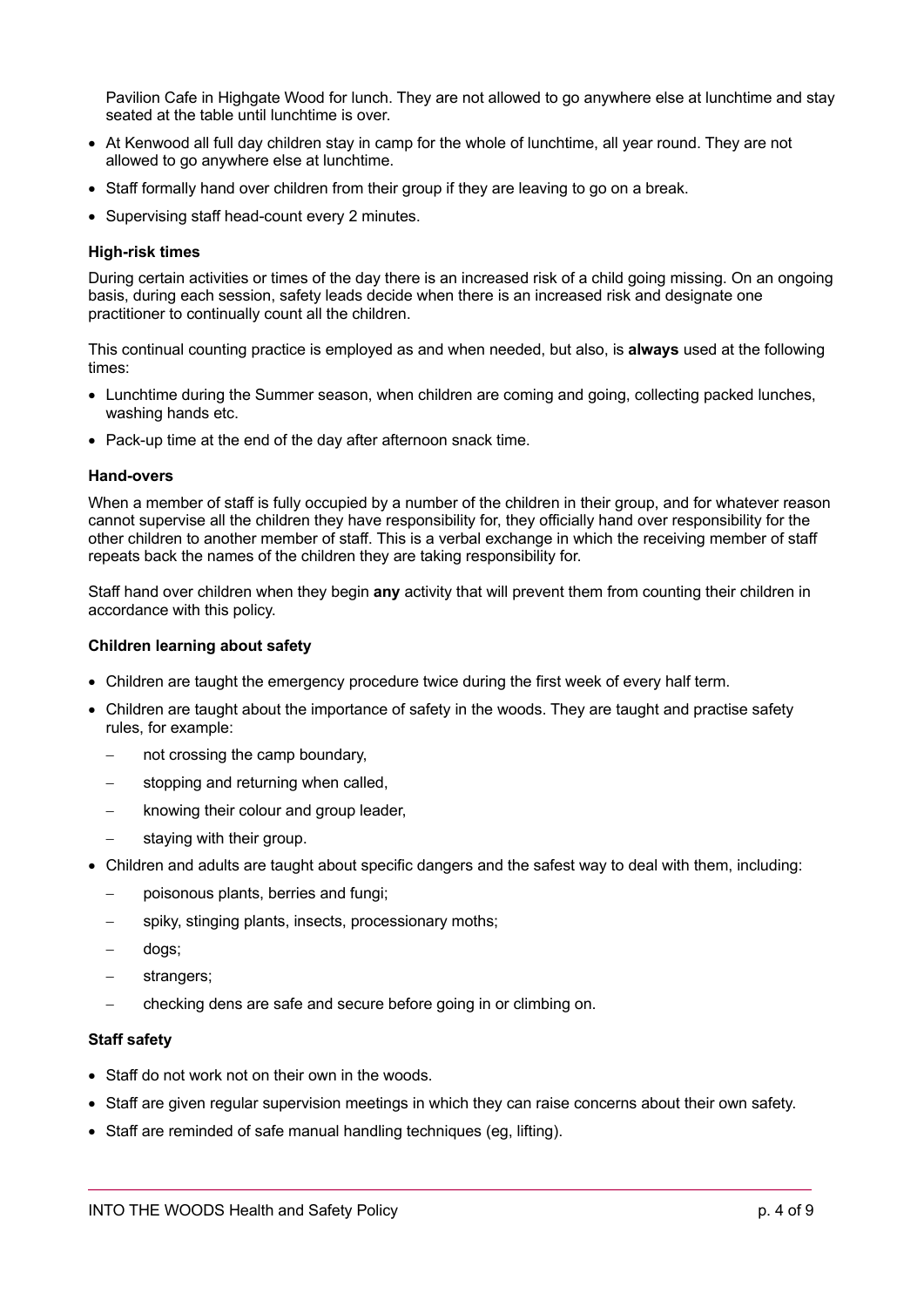# **High wind and thunderstorms**

- If it is very windy, or high wind is forecast, or there if there is a thunderstorm very nearby, the children are not taken into the woods.
- The nursery either closes and parents are asked not to being their children in, or the children are kept indoors.
- In deciding whether conditions are (or are forecast to be) too windy, Into The Woods takes its lead from the City of London woodkeepers in Highgate Wood, who close the wood if there is wind or forecast to be wind of over 40mph. In these cases, Into The Woods considers that it is not safe to take the children outdoors.
- If the wind increases unexpectedly during the day or if a thunderstorm develops while the children are in the woods, they are taken indoors as quickly as possible. The staff ensure that the children stay on main paths and take them directly to shelter and stay there until conditions are safe.
- If they are in Highgate Wood, the children are taken to the information hut.
- If they are in Queens Wood, the children are taken to the Queens Wood Cafe.
- At Kenwood, the children are taken to the West Lodge.
- Thunderstorms are considered to be dangerous if there is less than a 3 second gap between lightening and thunder, indicating that the storm is close.

# **Fire safety and emergencies**

- A fire risk assessment is carried out annually for all nurseries.
- Staff never light fires of any kind (eg, campfires, barbecues, kelly kettles) in any location other than the garden of the Queens Wood Cafe. Such activities (in the QW garden) are carried out in a highly controlled manner with a specific risk assessment for each being carried beforehand.
- There is an agreed procedure for dealing with emergencies in the woods, including fire and a missing child. See *emergency procedures policy*.
- All staff have been trained in emergency and fire procedures.
- Our emergency procedures are explained to new members of staff and volunteers and shared with parents.

### **Fire safety at West Lodge, Kenwood**

- Staff ensure fire exits are kept clear at all times.
- When staff are in West Lodge, they ensure all doors are readily openable (ie, without the need for a key) from the inside.
- No highly flammable materials (eg, lighter fuel, fire lighters, butane gas) of any kind are stored in West Lodge.
- No large amounts of combustible materials (eg, cardboard) are left in West Lodge.
- All rooms within West Lodge are to be kept reasonably tidy at all times.
- All ITW personal belongings are to be kept in the storage room during the day. Items must be kept within personal storage boxes or hung on coat racks so as to keep fire exits clear.
- All electrical appliances in West Lodge, including those installed and used by Into The Woods, are PAT tested annually. PAT testing is carried out by Kenwood House estate management (English Heritage).
- Kenwood House estate management (English Heritage) ensure that the fire extinguishers within the building are checked annually.
- Kenwood House ensure there is a working fire alarm system at West Lodge and that it is properly maintained and regularly checked.
- As part of their fire safety training, staff are made aware of what the fire alarm sounds like and how to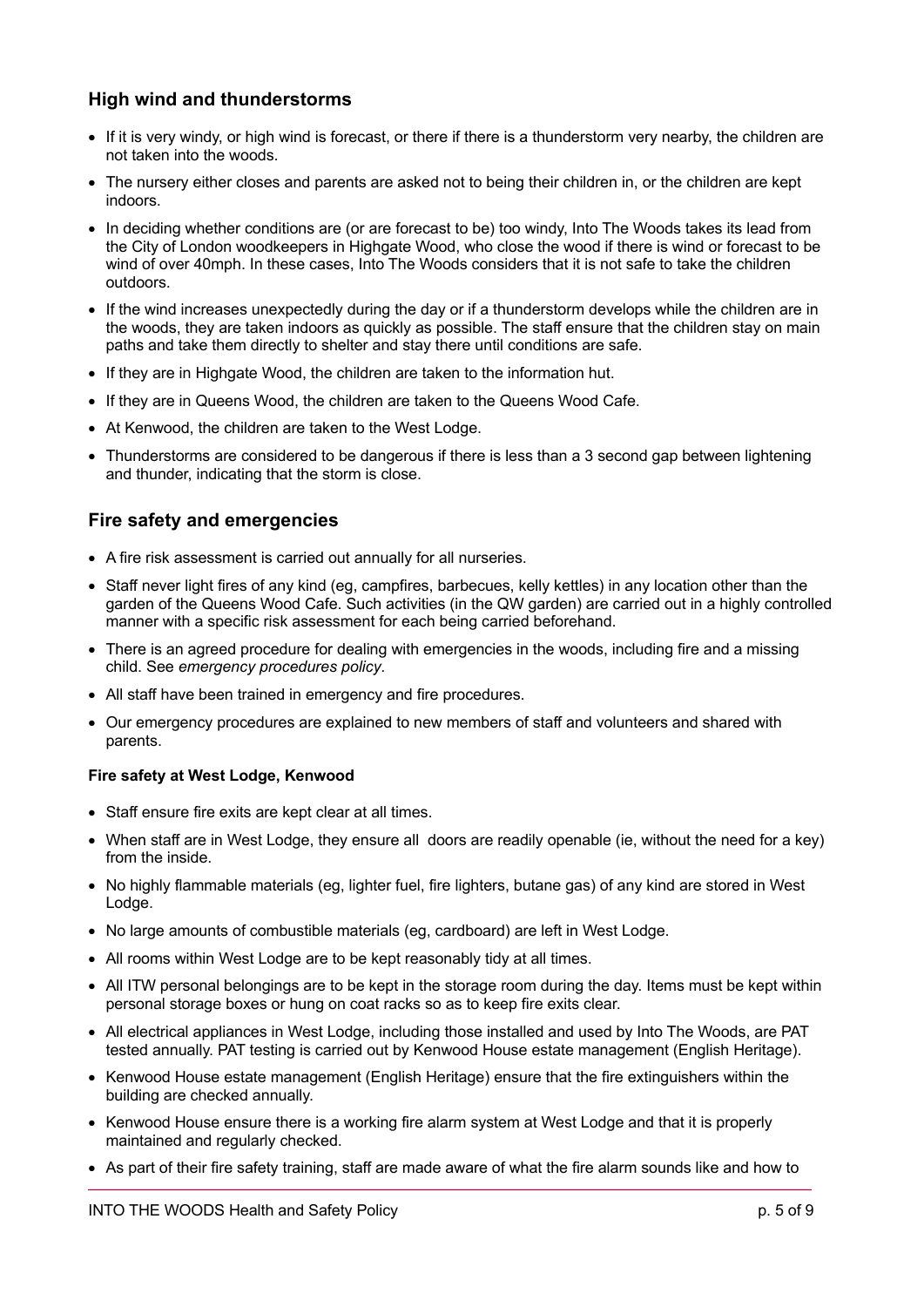respond (see Emergency Procedures Policy).

- ITW staff have the use of a Kenwood House radio in order to call the estate team to report a fire.
- The appointed ITW Fire Warden is responsible for leading and ensuring procedure is followed in case of a fire emergency. In the event of the Fire Warden not being present the Deputy Fire Warden assumes the role.
- A fire evacuation plan is in place see Emergency Procedures Policy.
- All new staff are trained on fire safety and fire evacuation at induction.
- Fire safety and fire evacuation are reviewed by all staff once a year during a staff training day.

# **Keeping healthy**

### **Sun Safety**

If we are in direct sun for prolonged periods, we wear suncream and protective clothing. All adults act as positive role models – eg use sun cream, wear sun hats etc. Parents are encouraged to ensure they have applied sun cream to their child before the start of each session their child attends. We have sun cream available and will apply it if necessary. Parents have signed to say their children are allowed to have the nursery sun cream applied or else will supply their own.

### **Hygiene**

- We follow Public Health England guidelines on hygiene and infection control, and Food Standards Agency guidelines on hygiene and handling of food (http://www.food.gov.uk/businessindustry/caterers/startingup/childminders).
- We ensure that any third parties preparing and providing food to the nursery (eg, Pavilion Cafe) are registered as a food business with the local authority and have a good or better food hygiene rating.
- We keep up to date through information shared by the local authority.
- Our daily routines encourage the children to learn about personal hygiene eg, hand washing, nose wiping and disposal of the tissue, the spread of infection through coughing and sneezing, using the toilet correctly.
- We bring along warm soapy water, wipes and gels for washing hands
- We take home any waste daily.
- Any soiled nappies or clothes are secured in a nappy sack, and removed at the end of each session
- We clean equipment reqularly.
- The toilet area has a high standard of hygiene including hand washing and drying facilities.
- We implement good hygiene practices by:
	- checking the toilet regularly,
	- wearing protective clothing, such as disposable gloves, as appropriate,
	- providing sets of clean clothes,
	- providing tissues and wipes.

### **Hand washing**

We use running water and soap to wash hands and disposable paper towels to dry them. Children and staff wash hands after going to the toilet, after touching any animals or fungi and before preparing or handling any food.

### **Food and drink**

• Children's allergies are written on both registers.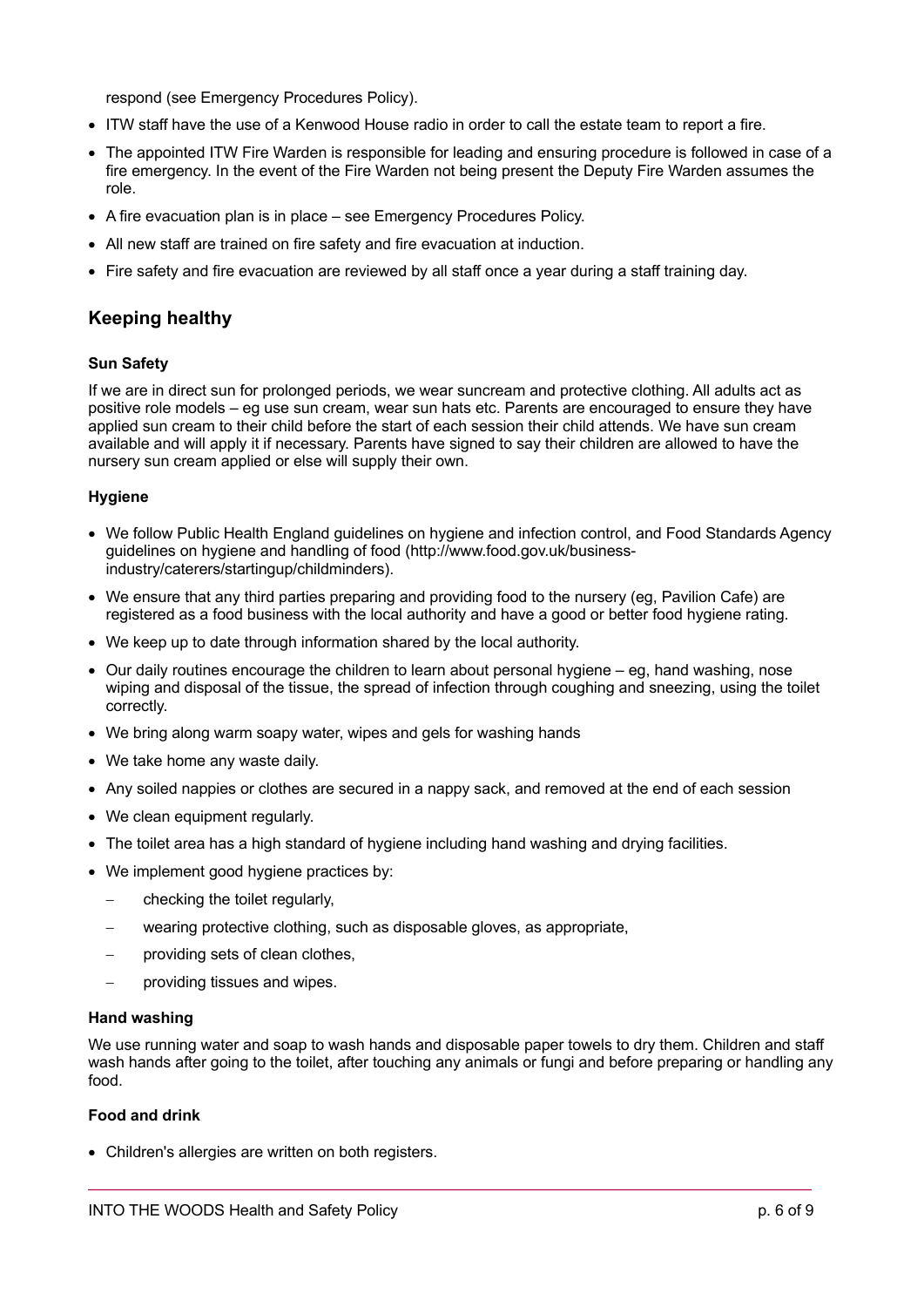- Staff who supervise the preparation and/or prepare and handle food receive appropriate training and understand and comply with food safety and hygiene regulations.
- All food and drink is stored appropriately.
- Adults do not place hot drinks within reach of children.
- Snack time is appropriately supervised and children do not walk about with food and drinks.
- Fresh drinking water is available to the children at all times.
- We ensure children do not have access to foods to which they are allergic.
- We provide parents with a list of foods not to be included in packed lunches, to avoid children bringing in any common allergens or specific foods that might cause a serious allergic reaction in any children on roll.
- Any cooking done with the children is planned, appropriate for the age of the children and follows our H&S policy guidance.

### **Health information for specific children**

- Detailed health information for all children is gathered from the enrolment forms, and kept as a record.
- Relevant health information (conditions, allergies, etc) is documented on a log of specific health concerns which is kept in each first aid bag and in the register folder.
- Parents are reminded weekly to update the nursery of any changes.
- Specific health concerns and requirements are shared at staff meetings, and key people informed.

See also sickness and medication policy.

### **Equipment and resources**

- Before purchase, equipment and resources are checked to ensure that they are safe for the ages and stages of the children currently attending the setting.
- All equipment is regularly checked for cleanliness and safety and any dangerous items are repaired or discarded.
- All the children's materials are non-toxic.
- Children are taught to handle and store tools safely.

### **No smoking, alcohol or drugs policy**

- All areas and sites of the nursery are no smoking areas.
- Alcohol and drugs are prohibited in all areas of the nursery during our hours of operation.
- If a member of staff, student, volunteer, visitor, parent or child arrives at the setting clearly under
- the influence of drugs or alcohol, they will be asked to leave immediately, and disciplinary action may follow.
- If a member of staff believes a parent/carer is under the influence they advise the manager and the child protection officer who will then decide on the appropriate course of action according to the Child protection Policy.

# **Control of Substances Hazardous to Health (COSHH)**

As an employer, we have a duty under the Control of Substances Hazardous to Health Regulations 2002 to prevent employees from coming into contact with substances hazardous to health.

### **Chemicals and material**

It is our policy to, wherever possible; avoid the use of substances that have the risk of being hazardous to health. Safety data sheets under the Control of Substances Hazardous to Health (COSHH) or Chemical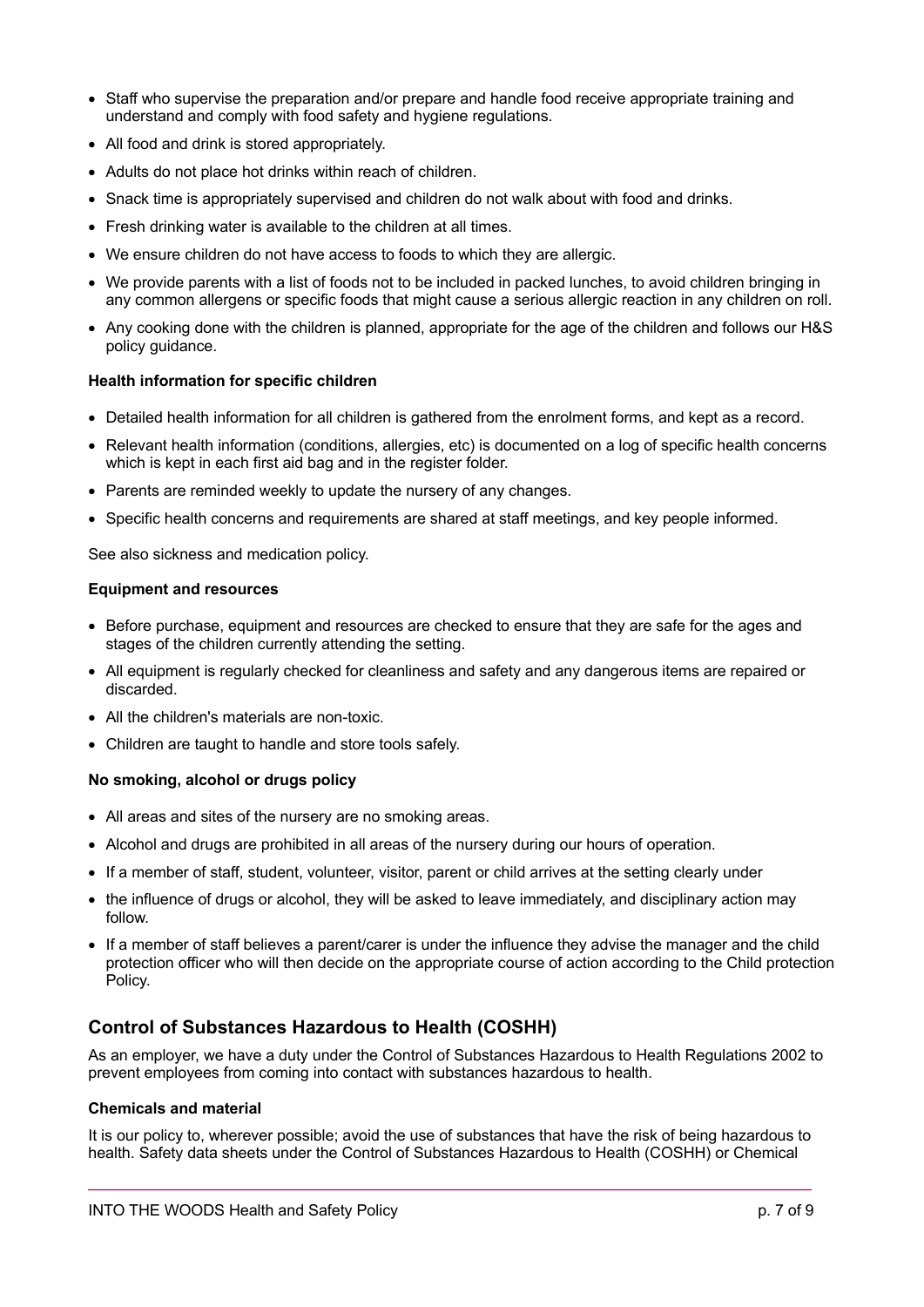Hazard Information Packaging (CHIP) information supplied by manufacturers will be held on file for all substances and available for staff reference purposes and risk assessment. Staff who use these chemicals and materials have the duty of care to make themselves aware of the potential hazard, contradictions and treatments.

### **Measures and provisions**

- We have conducted a risk assessment in relation to all substances in our operations and concluded that no substance presents a high risk.
- At present all chemicals used within the nursery are of domestic standard for household use and therefore do not present any threat to health and are safe to use.
- All new chemicals and substances used in the nursery are risk assessed before use.
- In the case of any substance potentially hazardous to health, a COSHH risk assessment is completed, and control measures shared with staff and implemented.
- The manager maintains a COSHH folder of hazardous substances in use, which lists the substance and its location (where it is stored), the safety data sheet, and the risk assessments. The folder is available for all staff to access at any time and the risk assessment and safety data sheet are also kept with the substance.
- The risk assessments are shared with any new member of staff and kept with the substance.
- Any cleaning equipment or potentially hazardous substances are stored securely away from the children.
- The nursery has general hygiene measures in place, together with the provision of personal protective equipment (PPE) to further ensure the safety of employees.
- Cleaning substances are of domestic standard.
- All substances are correctly stored in clearly labeled containers.

# **Personal Protective Equipment (PPE)**

As an employer we have a duty under the PPE Regulations, to provide suitable equipment and clothing to protect employees from the risk of harm or injury during the course of their employment.

Into The Woods has risk assessed all the activities in which its employees are engaged and at present provides the following protective protective equipment or clothing:

• Disposable nitrile gloves for use when changing nappies, when serving food (in the Winter), or when cleaning.

### **Records**

In accordance with the Early Years Foundation Stage, we keep the following records.

### **Adults**

- A single central record which includes the following information about all staff, including temporary staff and volunteers:
	- name, address, identity check, address check, DBS check, right to work, qualifications.
- Names and addresses of the owners or of all members of the management;
- All documents relating to the staff's employment with the setting, including application forms, references, results of checks undertaken etc.
- See the *child protection policy* for more information on safe recruitment of staff.
- The sickness of staff and their involvement in accidents is recorded. The records are reviewed termly to identify any issues that need to be addressed.

### **Children and parents**